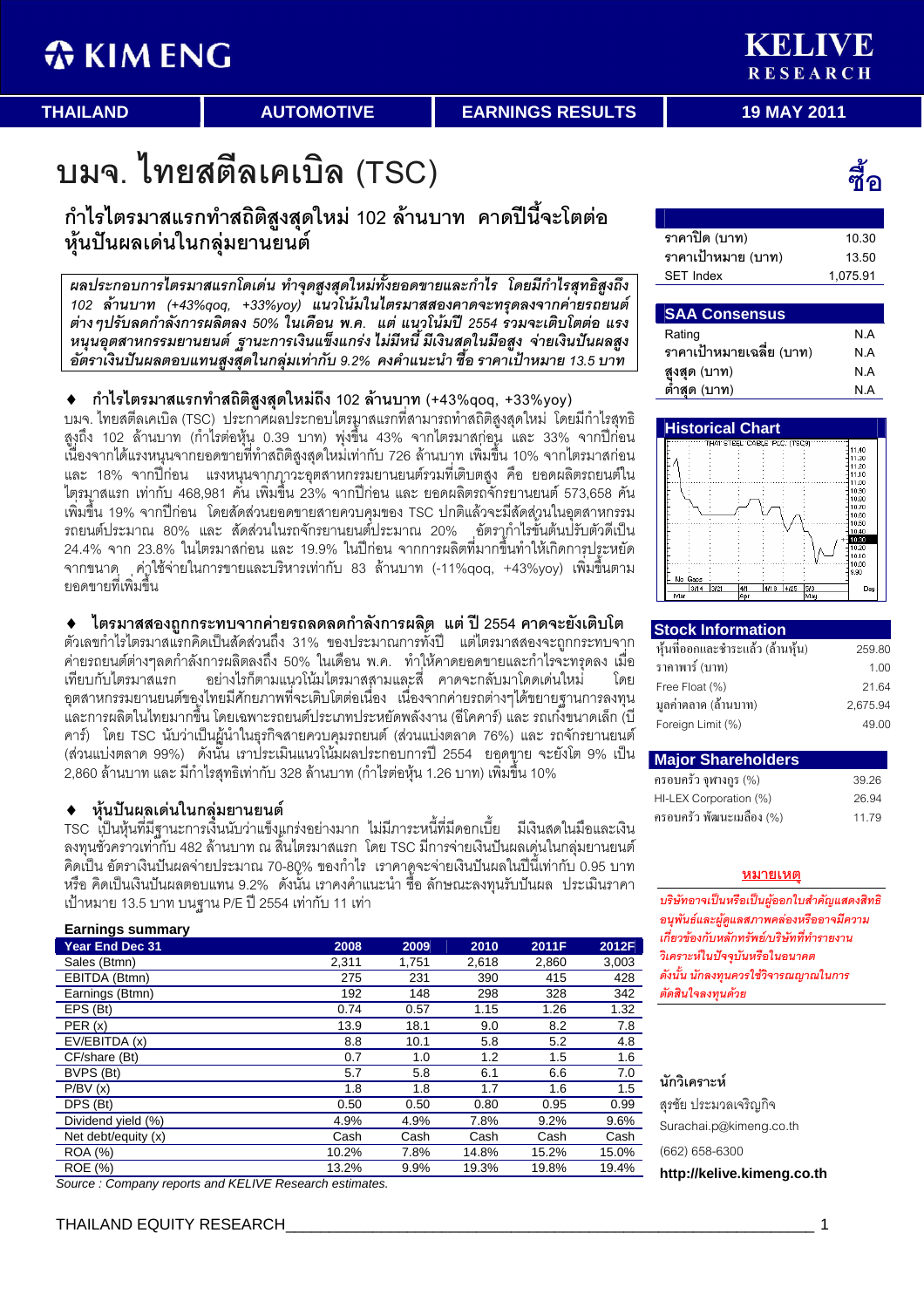### **TSC quarterly earning**

| <b>Btmn</b>               | <b>1Q11</b>                                            | 4Q10     | $%$ qoq | <b>1Q10</b> | $%$ yoy | 2011F | %yoy  | 1Q/11F         |  |  |  |
|---------------------------|--------------------------------------------------------|----------|---------|-------------|---------|-------|-------|----------------|--|--|--|
| Sales                     | 726                                                    | 661      | 10%     | 615         | 18%     | 2.860 | 9%    | 25%            |  |  |  |
| Other Income              | 12                                                     | 12       | $-2%$   | 15          | $-22%$  | 48    | 2%    | 25%            |  |  |  |
| COGS                      | 530                                                    | 484      | 9%      | 474         | 12%     | 2,207 | 11%   | 24%            |  |  |  |
| Depreciation&amortisation | 19                                                     | 19       | $-2%$   | 19          | 0%      | 75    | $-2%$ | 25%            |  |  |  |
| Gross profit              | 177                                                    | 157      | 13%     | 122         | 45%     | 578   | 4%    | 31%            |  |  |  |
| Gross margin (%)          | 24.4%                                                  | 23.8%    | ۰       | 19.9%       | ۰       | 20.2% |       |                |  |  |  |
| SG&A                      | 83                                                     | 93       | $-11%$  | 58          | 43%     | 286   | $-1%$ | 29%            |  |  |  |
| SG&A/Sales (%)            | 11%                                                    | 14%      | ۰       | 9%          |         | 10%   |       |                |  |  |  |
| <b>EBITDA</b>             | 125                                                    | 95       | 31%     | 99          | 27%     | 415   | 6%    | 30%            |  |  |  |
| EBITDA margin (%)         | 17%                                                    | 14%      | ۰       | 16%         |         | 14%   |       |                |  |  |  |
| Interest expense          | 0                                                      | $\Omega$ | Nm      | $\Omega$    | Nm      | 0     | Nm    | N <sub>m</sub> |  |  |  |
| Net profit                | 102                                                    | 71       | 43%     | 76          | 33%     | 328   | 10%   | 31%            |  |  |  |
| EPS (Bt)                  | 0.39                                                   | 0.27     | 43%     | 0.29        | 33%     | 1.26  | 10%   | 31%            |  |  |  |
|                           | Source: Company reports and KELIVE Research estimates. |          |         |             |         |       |       |                |  |  |  |

/ Note: COGS does not include depreciation and amortisation

### ยอดขายและกำไรไตรมาสแรกทำสถิติสูงสุดใหม่



Source : Company reports

### ราคาหุ้น TSC เทียบกับ PE



Source : Company reports and KELIVE Research estimates.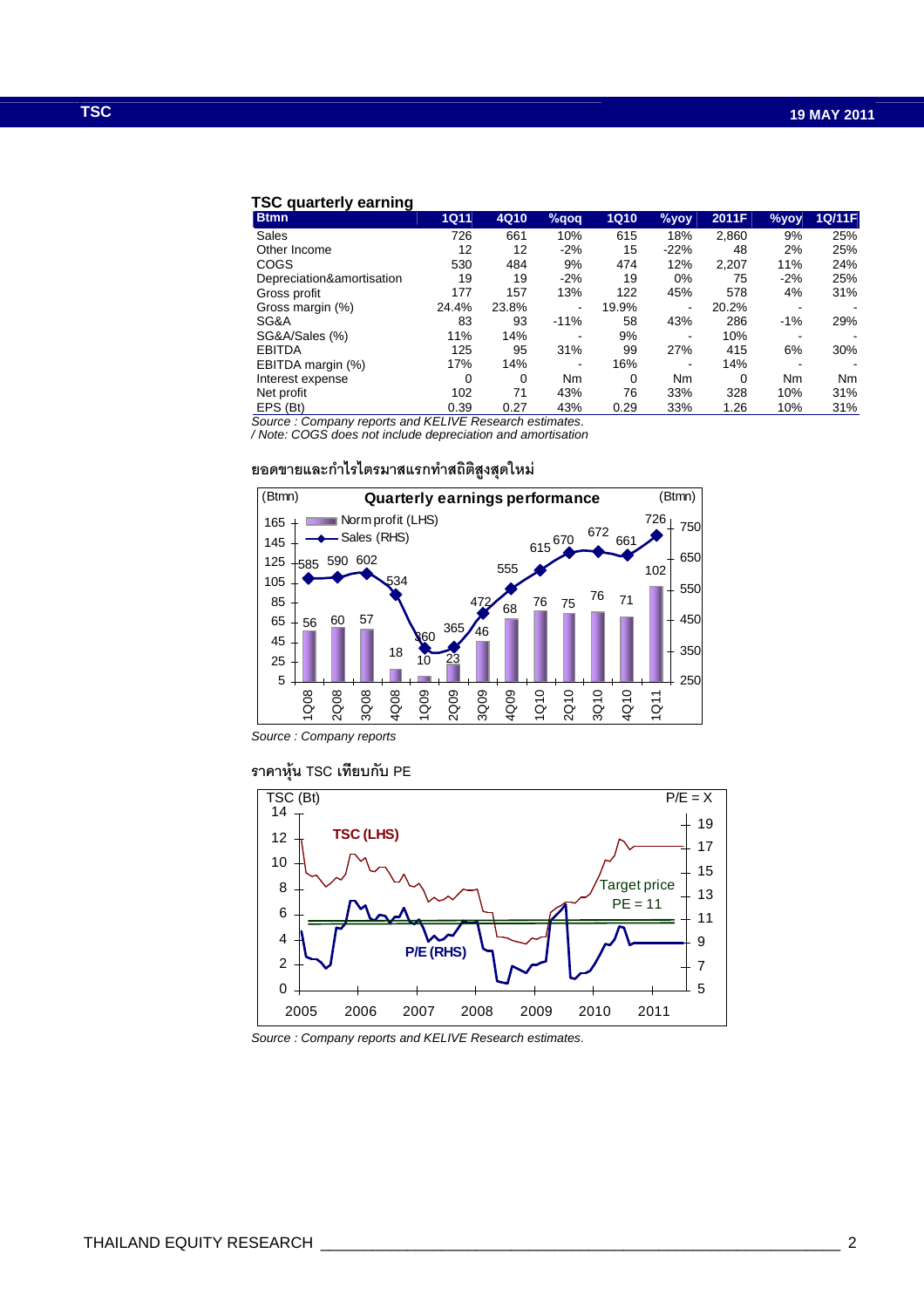### **Income Statement**

| <b>Btmn</b>                       | 2008  | 2009  | 2010  | 2011F | 2012F |
|-----------------------------------|-------|-------|-------|-------|-------|
| Sales                             | 2,311 | 1,751 | 2,618 | 2,860 | 3,003 |
| Other income                      | 36    | 41    | 47    | 48    | 48    |
| <b>Total revenues</b>             | 2.347 | 1.793 | 2,665 | 2,908 | 3,051 |
| Cost of Goods sold                | 1.815 | 1,355 | 1,985 | 2,207 | 2,323 |
| Depreciation and Amortization     | 71    | 76    | 76    | 75    | 73    |
| SG&A and Others Expenses          | 257   | 207   | 290   | 286   | 300   |
| <b>EBIT</b>                       | 205   | 155   | 314   | 340   | 354   |
| Interest expenses                 | 0     |       |       | 0     | 0     |
| <b>EBT</b>                        | 205   | 155   | 314   | 340   | 354   |
| Equity Acc. + Extraordinary Gains |       |       |       |       |       |
| Net profit                        | 192   | 148   | 298   | 328   | 342   |

Source : Company reports and KELIVE Research estimates.

### **Balance Sheet**

| <b>Btmn</b>                         | 2008  | 2009  | 2010           | 2011F | 2012F |
|-------------------------------------|-------|-------|----------------|-------|-------|
| <b>ASSETS</b>                       |       |       |                |       |       |
| Cash & Deposits                     | 257   | 344   | 403            | 522   | 631   |
| Accounts receivable                 | 404   | 375   | 446            | 458   | 461   |
| Inventories                         | 206   | 244   | 287            | 296   | 296   |
| Other current assets                | 18    | 9     | 26             | 29    | 30    |
| Total current assets                | 885   | 972   | 1,162          | 1,305 | 1,419 |
| Investments                         | 26    | 26    | 26             | 26    | 26    |
| Property, Plant and Equipment       | 946   | 906   | 887            | 869   | 853   |
| Other assets                        | 3     | 22    | 23             | 23    | 23    |
| <b>Total Assets</b>                 | 1,859 | 1,926 | 2,098          | 2,223 | 2,321 |
| <b>LIABILITIES</b>                  |       |       |                |       |       |
| $OD + Current$ portion of L-T debt  | 1     | 2     | $\overline{2}$ | 0     | 0     |
| Account payable + Trust Receipt     | 291   | 343   | 385            | 395   | 396   |
| Other current liabilities           | 76    | 70    | 105            | 105   | 105   |
| <b>Total current liabilities</b>    | 368   | 414   | 492            | 500   | 501   |
| Long term debts                     | 1     | 1     | 2              | 0     | 0     |
| Debentures + CDs                    |       |       |                |       |       |
| Other liabilities                   | 6     | 9     | 13             | 11    | 12    |
| <b>Total liabilities</b>            | 376   | 425   | 506            | 512   | 514   |
| Minority Interest                   |       |       |                |       |       |
| <b>SHAREHOLDERS' EQUITIES</b>       |       |       |                |       |       |
| Shares + Warrants                   | 260   | 260   | 260            | 260   | 260   |
| Premium on shares                   | 465   | 465   | 465            | 465   | 465   |
| Retained earnings + Revaluation     | 759   | 776   | 866            | 986   | 1,082 |
| <b>Total shareholders' equity</b>   | 1,483 | 1,501 | 1,591          | 1,711 | 1,807 |
| <b>Total liabilities and equity</b> | 1,859 | 1,926 | 2,098          | 2,223 | 2,321 |

Source : Company reports and KELIVE Research estimates.

### **Statement of Cash Flow**

| <b>Btmn</b>                   | 2008  | 2009  | 2010  | 2011F | 2012F |
|-------------------------------|-------|-------|-------|-------|-------|
|                               |       |       |       |       |       |
| Net profit                    | 192   | 148   | 298   | 328   | 342   |
| + Depreciation & Amortization | 71    | 76    | 76    | 75    | 73    |
| - Sales of fixed assets       |       |       |       |       |       |
| + Decrease in working capital | (79)  | 45    | (55)  | (13)  | (4)   |
| $+$ Others                    |       |       |       |       |       |
| <b>Operating cashflows</b>    | 184   | 269   | 320   | 390   | 411   |
| Purchase of fixed assets      | (64)  | (55)  | (58)  | (57)  | (57)  |
| Investment in affiliated      | (60)  | (5)   | (55)  | 28    | (14)  |
| Other investing activities    |       |       |       |       |       |
| <b>Investing cashflows</b>    | (124) | (60)  | (113) | (30)  | (71)  |
| Payment of dividend           | (130) | (130) | (208) | (208) | (246) |
| Equity Increase               |       |       |       |       |       |
| Other debt financing          | 67    | (79)  |       | (149) | (94)  |
| Internal financing cash flows | (63)  | (209) | (207) | (357) | (340) |

Source : Company reports and KELIVE Research estimates.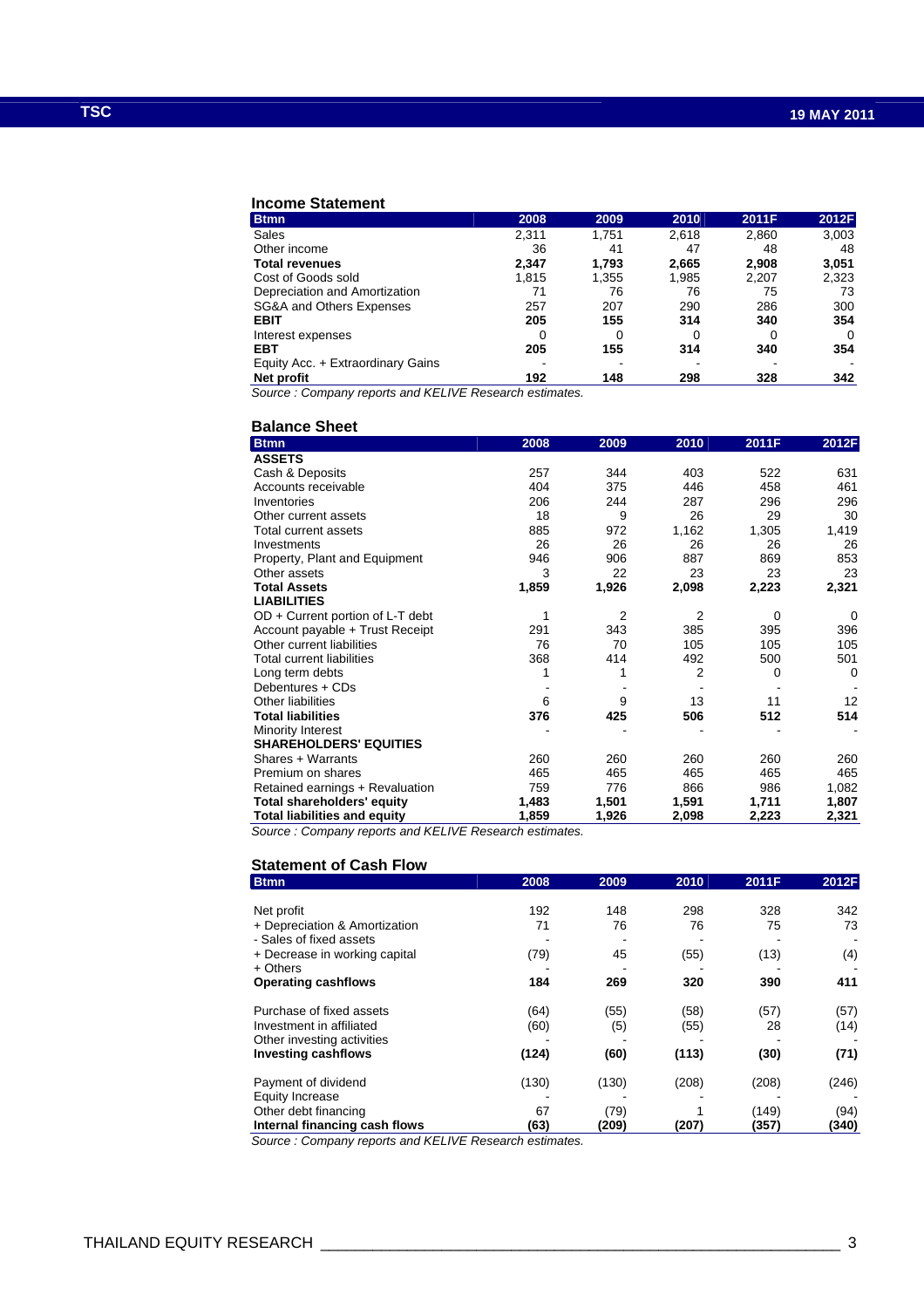### ความหมายของคำแนะนำ

| ชื่อ             | คาดว่าราคาหลักทรัพย์จะปรับตัวดีกว่าตลาดรวมและผลการดำเนินงานในช่วง 12เดือนข้างหน้าสูงกว่ากลุ่มธุรกิจ                  |
|------------------|----------------------------------------------------------------------------------------------------------------------|
|                  | และตลาดรวม                                                                                                           |
| ชื้อเมื่ออ่อนตัว | ิ คาดว่าราคาหลักทรัพย์   จะปรับตัวเท่ากับหรือต่ำกว่าตลาดรวมและผลการดำเนินงานในช่วง       12เดือนข้างหน้าสูงกว่ากลุ่ม |
|                  | ธุรกิจและตลาดรวม                                                                                                     |
| ขาย              | 12เดือนข้างหน้าจะอยู่ในระดับที่ต่ำกว่า<br>คาดว่าราคาหลักทรัพย์จะปรับตัวต่ำกว่าตลาดรวมและผลการดำเนินงานในช่วง         |
|                  | กลุ่มธุรกิจและตลาดรวม                                                                                                |
| ถือ              | ิ คาดว่าราคาหลักทรัพย์จะปรับตัวเท่ากับตลาดรวมและผลการดำเนินงานในช่วง 12เดือนข้างหน้าจะอยู่ในระดับเดียวกับกลุ่ม       |
|                  | ธุรกิจและตลาดรวม                                                                                                     |
| เต็มมูลค่า       | ิ คาดว่าราคาหลักทรัพย์จะปรับตัวเท่ากับหรือต่ำกว่าตลาดรวมและผลการดำเนินงานในช่วง 12เดือนข้างหน้าจะอยู่ในระดับ         |
|                  | เดียวกันหรือต่ำกว่ากลุ่มธุรกิจและตลาดรวม                                                                             |
| ชื้อเก็งกำไร     | ิ คาดว่าราคาหลักทรัพย์จะเคลื่อนไหวผันผวนจากประเด็นต่างๆ ที่จะส่งผลกระทบต่อปัจจัยพื้นฐานของบริษัทในอนาคต ซึ่งนัก      |
|                  | ลงทุนจะต้องลงทุนอย่างระมัดระวัง                                                                                      |

|                          |               | THAI INSTITUTE OF DIRECTORS ASSOCIATION (IOD) CORPORATE GOVERNANCE REPORT RATING 2010 |               |                |               |               |                                 |               |
|--------------------------|---------------|---------------------------------------------------------------------------------------|---------------|----------------|---------------|---------------|---------------------------------|---------------|
| AAAAA                    |               |                                                                                       |               |                |               |               |                                 |               |
| ADVANC                   | <b>BMCL</b>   | IC <sub>C</sub>                                                                       | <b>NCH</b>    | <b>RS</b>      | <b>SIS</b>    | Score Range   | Number of Logo                  | Description   |
| AMATA                    | CPF           | <b>IFEC</b>                                                                           | <b>NKI</b>    | SAMART         | SITHAI        | $90 - 100$    | AAAAA                           | Excellent     |
| AOT                      | CPN           | <b>IRPC</b>                                                                           | NMG           | SAMTEL         | SNC           | $80 - 89$     | AAAA                            | Very Good     |
| <b>ASIMAR</b>            | CSL           | <b>KBANK</b>                                                                          | <b>NOBLE</b>  | SAT            | <b>SSI</b>    | $70 - 79$     | $\triangle \triangle \triangle$ | Good          |
| <b>BAFS</b>              | DRT           | <b>KEST</b>                                                                           | PSL           | <b>SC</b>      | SVI           | 60-69         | $\triangle \triangle$           | Satisfactory  |
| BANPU                    | EGCO          | KK                                                                                    | PTT           | <b>SCB</b>     | <b>TCAP</b>   | $50 - 59$     | Δ                               | Pass          |
| BAY                      | <b>ERAWAN</b> | KSL                                                                                   | PTTAR         | <b>SCC</b>     | <b>THCOM</b>  | Lower than 50 | No logo given                   | N/A           |
| <b>BCP</b>               | <b>FORTH</b>  | KTB                                                                                   | PTTCH         | <b>SCIB</b>    | TIP           | <b>TNITY</b>  |                                 |               |
| <b>BECL</b>              | GBX           | L&E                                                                                   | PTTEP         | <b>SCSMG</b>   | <b>TIPCO</b>  | <b>TOG</b>    |                                 |               |
| <b>BKI</b>               | GC            | <b>LPN</b>                                                                            | <b>RATCH</b>  | $SE-ED$        | <b>TISCO</b>  | <b>TOP</b>    |                                 |               |
| <b>BLS</b>               | HEMRAJ        | <b>MCOT</b>                                                                           | <b>ROBINS</b> | <b>SIM</b>     | TMB           | <b>TTA</b>    |                                 |               |
| AAAA                     |               |                                                                                       |               |                |               |               |                                 |               |
| <b>ACAP</b>              | <b>BROOK</b>  | <b>DTC</b>                                                                            | KDH           | <b>NSI</b>     | PYLON         | <b>SKR</b>    | TEAM                            | <b>TSC</b>    |
| <b>AEONTS</b>            | <b>BTNC</b>   | EASTW                                                                                 | KGI           | OCC            | QH            | SMIT          | TF                              | <b>TSTE</b>   |
| AHC                      | <b>BWG</b>    | EIC.                                                                                  | <b>KTC</b>    | OGC            | <b>RASA</b>   | SMK           | TFD                             | <b>TSTH</b>   |
| AJ                       | CCET          | ESSO                                                                                  | KYE           | OISHI          | <b>RCI</b>    | SPALI         | THAI                            | TTI.          |
| AKR                      | CENTEL        | FE.                                                                                   | LANNA         | PAP            | <b>RCL</b>    | <b>SPC</b>    | THRE                            | <b>TTW</b>    |
| AP                       | <b>CFRESH</b> | <b>GENCO</b>                                                                          | LH.           | PB.            | <b>RICH</b>   | SPI           | <b>TIC</b>                      | <b>TUF</b>    |
| AS                       | <b>CGS</b>    | GFPT                                                                                  | LOXLEY        | PDI            | ROJNA         | <b>SSEC</b>   | <b>TICON</b>                    | <b>TVO</b>    |
| ASK                      | CHUO          | GL                                                                                    | <b>LST</b>    | PG             | <b>RPC</b>    | <b>SSF</b>    | TIW                             | <b>TWEP</b>   |
| ASP                      | CIMBT         | <b>GLOW</b>                                                                           | MACO          | <b>PHATRA</b>  | S & J         | <b>SSSC</b>   | TK                              | <b>TYM</b>    |
| AYUD                     | <b>CITY</b>   | GOLD                                                                                  | MAJOR         | PL.            | S&P           | <b>STANLY</b> | <b>TKT</b>                      | <b>UMI</b>    |
| <b>BBL</b>               | СK            | GRAMMY                                                                                | MAKRO         | <b>PM</b>      | SALEE         | <b>STEC</b>   | <b>TLUXE</b>                    | UMS           |
| <b>BEC</b>               | <b>CM</b>     | HANA                                                                                  | MATCH         | POST           | SAMCO         | <b>STEEL</b>  | TMT                             | UP.           |
| <b>BFIT</b>              | CNS           | <b>HMPRO</b>                                                                          | MATI          | PPM            | <b>SCCC</b>   | SUC           | TNL                             | UPOIC         |
| <b>BGH</b>               | CPALL         | IAM                                                                                   | MBK           | PR.            | <b>SCG</b>    | <b>SUSCO</b>  | TOPP                            | <b>UV</b>     |
| BH.                      | <b>CSC</b>    | INET                                                                                  | <b>MFC</b>    | PRANDA         | <b>SEAFCO</b> | SVOA          | <b>TPC</b>                      | <b>VNT</b>    |
| <b>BIGC</b>              | CSR           | IR <sub>C</sub>                                                                       | MFEC          | PREB           | SHIN          | <b>SWC</b>    | <b>TPCORP</b>                   | <b>WACOAL</b> |
| <b>BJC</b>               | <b>DCC</b>    | <b>IRCP</b>                                                                           | <b>MINT</b>   | PRIN           | <b>SICCO</b>  | SYNTEC        | <b>TRC</b>                      | WAVE          |
| <b>BNC</b>               | DELTA         | ITD                                                                                   | MK            | PS             | SIMAT         | <b>TASCO</b>  | TRT                             | YUASA         |
| <b>BOL</b>               | <b>DM</b>     | <b>KASET</b>                                                                          | MSC           | PT.            | <b>SINGER</b> | <b>TBSP</b>   | TRU                             | ZMICO         |
| <b>BROCK</b>             | <b>DTAC</b>   | <b>KCE</b>                                                                            | MTI           | PTL            | SIRI          | <b>TCP</b>    | TRUE                            |               |
| <b>AAA</b>               |               |                                                                                       |               |                |               |               |                                 |               |
| $\overline{A}$           | CI.           | ETG                                                                                   | KC            | <b>MJD</b>     | Q-CON         | <b>STA</b>    | TNH                             | UST           |
| AFC                      | CMO           | F&D                                                                                   | <b>KCAR</b>   | <b>MLINK</b>   | <b>RAIMON</b> | <b>STAR</b>   | TNPC                            | UT.           |
| AH                       | CMR           | FANCY                                                                                 | KH            | <b>MPIC</b>    | <b>ROCK</b>   | SVH           | <b>TONHUA</b>                   | <b>UTP</b>    |
| AI                       | CNT           | <b>FNS</b>                                                                            | KKC           | N <sub>C</sub> | SAM           | SYNEX         | TPA                             | UVAN          |
| AIT                      | CPI           | <b>FOCUS</b>                                                                          | KMC           | NEP            | SAUCE         | <b>TAPAC</b>  | <b>TPAC</b>                     | VARO          |
| <b>ALUCON</b>            | CRL           | <b>FSS</b>                                                                            | <b>KWC</b>    | NEW            | SCNYL         | <b>TC</b>     | TPP                             | VIBHA         |
| AMC                      | CRANE         | GFM                                                                                   | <b>KWH</b>    | NNCL           | <b>SCP</b>    | <b>TCB</b>    | TR.                             | VNG           |
| APRINT                   | <b>CSP</b>    | <b>GLAND</b>                                                                          | LALIN         | <b>NTV</b>     | SF.           | <b>TCC</b>    | <b>TSF</b>                      | W G           |
| <b>ASCON</b>             | CTW           | GYT                                                                                   | LEE           | <b>NWR</b>     | <b>SFP</b>    | <b>TCJ</b>    | TWZ                             | W IN          |
| BAT-3K                   | <b>CWT</b>    | <b>HFT</b>                                                                            | LHK           | OHTL           | <b>SHANG</b>  | TFI.          | <b>TYCN</b>                     | <b>WORK</b>   |
| <b>BGT</b>               | DEMCO         | <b>HTC</b>                                                                            | LRH           | PAF            | SIAM          | <b>TGCI</b>   | <b>UBIS</b>                     |               |
| <b>BLAND</b>             | DIMET         | <b>ILINK</b>                                                                          | MBAX          | PATO           | SMM           | THANI         | UEC                             |               |
| <b>BSBM</b>              | <b>DRACO</b>  | IT.                                                                                   | M-CHAI        | PERM           | <b>SPACK</b>  | THIP          | UKEM                            |               |
| <b>BSM</b>               | EASON         | <b>JCT</b>                                                                            | MCS           | <b>PICO</b>    | SPG           | <b>TKS</b>    | UNIQ                            |               |
| <b>BTS</b>               | ECL           | <b>JTS</b>                                                                            | MDX           | <b>PRECHA</b>  | SPPT          | TMD           | <b>UPF</b>                      |               |
| CHARAN<br>$Sout$ $(0,0)$ | <b>ESTAR</b>  | <b>JUTHA</b>                                                                          | METRO         | PRG            | <b>SST</b>    | TNDT          | US.                             |               |

### <u>คำชี้แจง</u>

การเปิดเผยผลการสำรวจของสมาคมส่งเสริมสถาบันกรรมการบริษัทไทย (IOD) ในเรื่องการกำกับดูแลกิจการ (Corporate Governance) นี้ เป็น<br>การดำเนินการตามนโยบายของสำนักงานคณะกรรมการกำกับหลักทรัพย์และตลาดหลักทรัพย์ โดยการสำรวจของ IOD เป็ ่ ของบริษัทจดทะเบียนในตลาดหลักทรัพย์แห่งประเทศไทย และตลาดหลักทรัพย์ เอ็มเอไอ ที่มีการเปิดเผยต่อสาธารณะ และเป็นข้อมูลที่ผู้ลงทุนทั่วไปสามารถ เข้าถึงได้ ดังนั้น ผลลำรวจดังกล่าวจึงเป็นการนำเสนอในมุมมองของบุคคลภายนอก โดยไม่ได้เป็นการประเมินการปฏิบัติ และมิได้มีการใช้ข้อมูลภายใน ในการ ประเมิน

้อนึ่ง ผลการสำรวจดังกล่าว เป็นผุลการสำรวจ ณ วันที่ปรากกฎในรายงานการกำกับดูแลกิจการ บริษัทจดทะเบียนไทยเท่านั้น ดังนั้น ผลการสำรวจ ้จึงอาจเปลี่ยนแปลงได้ภายหลังวันดังกล่าว ทั้งนี้ บริษัทหลักทรัพย์กิมเอ็ง (ประเทศไทย) จำกัด (มหาชน) มิได้ยืนยันหรือรับรองถึงความถูกต้องของ ผลการ ล้ารวจดังกล่าวแต่อย่างใด